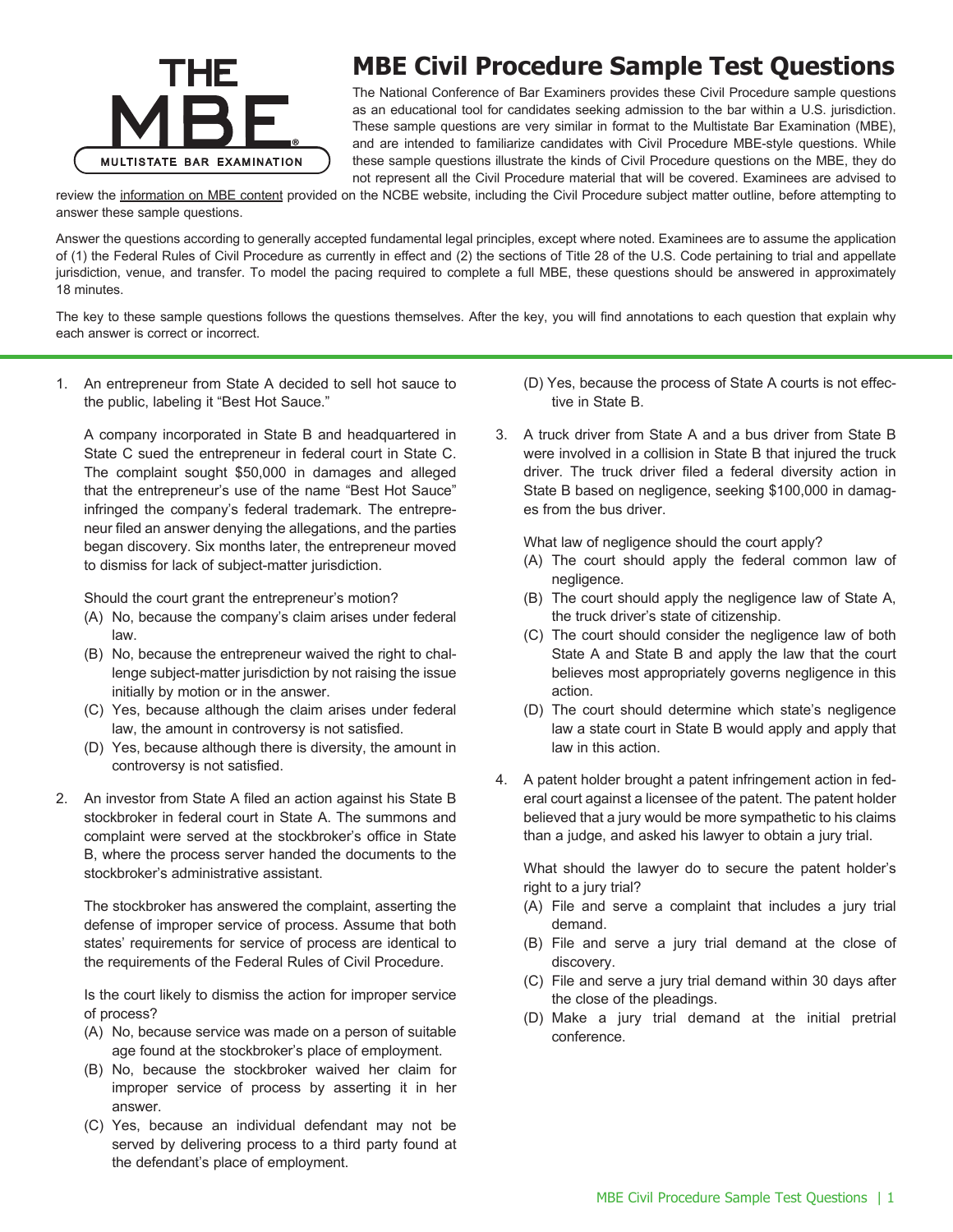5. A consumer from State A filed a \$100,000 products liability action in federal court against a manufacturer incorporated and with its principal place of business in State B. The consumer claimed that a flaw in the manufacturer's product had resulted in severe injuries to the consumer. In its answer, the manufacturer asserted a third-party complaint against the product designer, also incorporated and with its principal place of business in State B. Believing that the consumer had sued the wrong defendant, the manufacturer claimed both that the designer was solely responsible for the flaw that had led to the consumer's injuries and that the manufacturer was not at fault.

The designer is aware that the manufacturer did not follow all of the designer's specifications when making the product.

Which of the following arguments is most likely to achieve the designer's goal of dismissal of the third-party complaint?

- (A) The court does not have subject-matter jurisdiction over the third-party complaint, because both the manufacturer and the designer are citizens of State B.
- (B) The manufacturer failed to obtain the court's leave to file the third-party complaint.
- (C) The manufacturer's failure to follow the designer's specifications caused the flaw that resulted in the consumer's iniuries.
- (D) The manufacturer's third-party complaint failed to state a proper third-party claim.
- 6. A wholesaler brought a federal diversity action against a large pharmaceutical company for breach of contract. During jury selection, one potential juror stated that five years earlier he had been an employee of the company and still owned several hundred shares of its stock. In response to questioning from the judge, the potential juror stated that he could fairly consider the evidence in the case.

The wholesaler's attorney has asked the judge to strike the potential juror for cause.

Should the judge strike the potential juror for cause?

- (A) No, because the potential juror said that he could fairly consider the evidence in the case.
- (B) No, because the wholesaler's attorney could use a peremptory challenge to strike the potential juror.
- (C) Yes, because other potential jurors still remain available for the jury panel.
- (D) Yes, because the potential juror is presumed to be biased because of his relationship to the company.

7. After being fired, a woman sued her former employer in federal court, alleging that her supervisor had discriminated against her on the basis of her sex. The woman's complaint included a lengthy description of what the supervisor had said and done over the years, quoting his telephone calls and emails to her and her own emails to the supervisor's manager asking for help.

The employer moved for summary judgment, alleging that the woman was a pathological liar who had filed the action and included fictitious documents in revenge for having been fired. Because the woman's attorney was at a lengthy out-of-state trial when the summary-judgment motion was filed, he failed to respond to it. The court therefore granted the motion in a one-line order and entered final judgment. The woman has appealed.

Is the appellate court likely to uphold the trial court's ruling?

- (A) No, because the complaint's allegations were detailed and specific.
- (B) No, because the employer moved for summary judgment on the basis that the woman was not credible, creating a factual dispute.
- (C) Yes, because the woman's failure to respond to the summary-judgment motion means that there was no sworn affidavit to support her allegations and supporting documents.
- (D) Yes, because the woman's failure to respond to the summary-judgment motion was a default giving sufficient basis to grant the motion.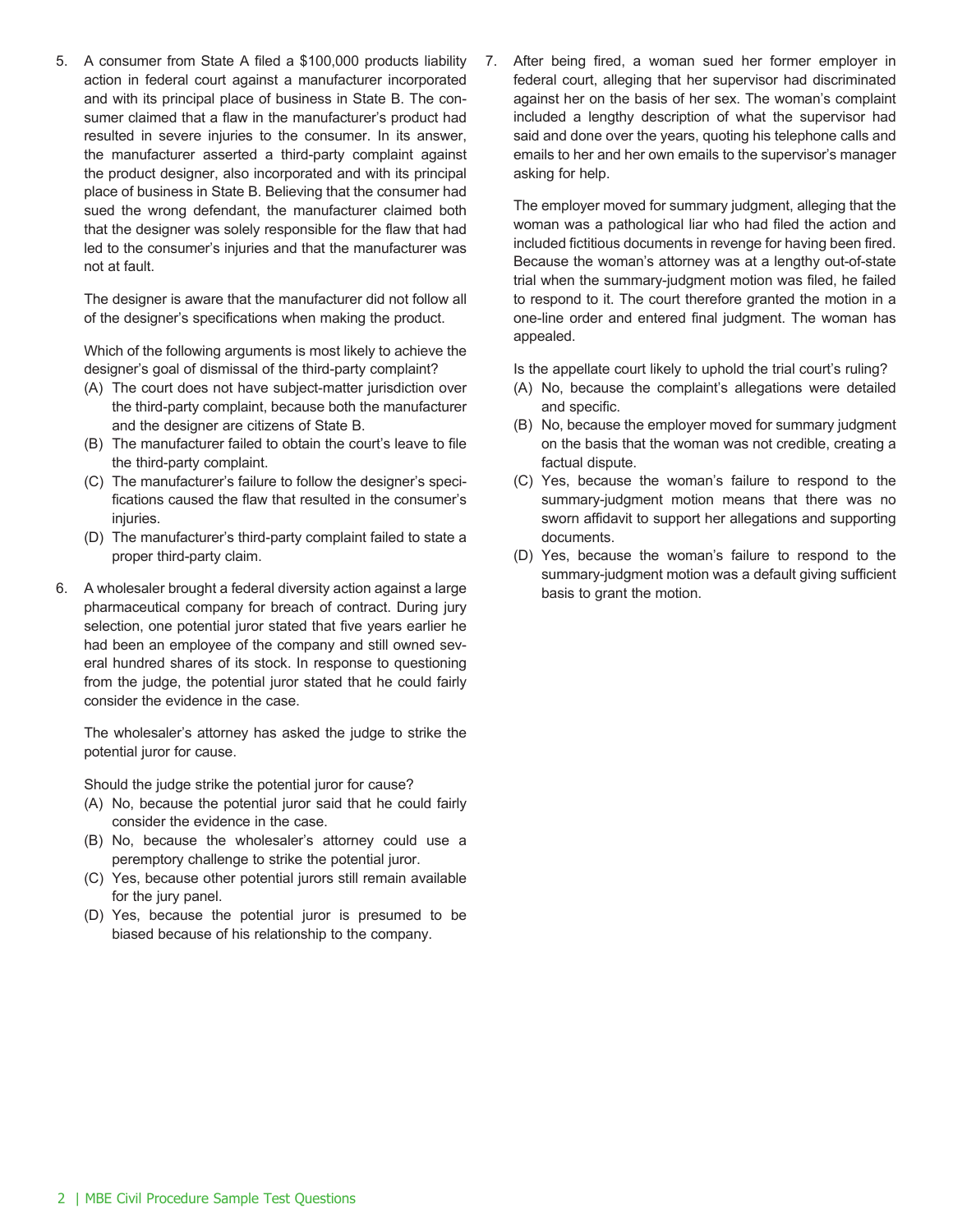8. A man brought a federal diversity action against his insurance company, alleging that the company had breached its duty under his insurance policy by refusing to pay for his medical expenses resulting from a mountain-biking accident.

At the jury trial, the man presented evidence that he had paid all premiums on the insurance policy and that the policy covered personal-injury-related medical expenses arising from accidents. After he rested his case, the company presented evidence that a provision of the policy excluded payment for injury-related expenses resulting from an insured's "unduly risky" behavior. The company also presented a witness who testified that the accident had occurred in an area where posted signs warned bikers not to enter. The man did not cross-examine the witness.

After resting its case, the company moved for judgment as a matter of law.

Should the court grant the motion?

- (A) No, because a motion for judgment as a matter of law must first be made at the close of the plaintiff's case-inchief.
- (B) No, because whether the man's behavior was unduly risky is a question of fact for the jury to resolve.
- (C) Yes, because the company's uncontradicted evidence of the man's unduly risky behavior means that no reasonable jury could find that the policy covers his injuries.
- (D) Yes, because the man waived his right to rebut the company's evidence by not addressing the "unduly risky" policy provision in his case-in-chief.
- 9. A motorcyclist was involved in a collision with a truck. The motorcyclist sued the truck driver in state court for damage to the motorcycle. The jury returned a verdict for the truck driver, and the court entered judgment. The motorcyclist then sued the company that employed the driver and owned the truck in federal court for personal-injury damages, and the company moved to dismiss based on the state-court judgment.

If the court grants the company's motion, what is the likely explanation?

- (A) Claim preclusion (res judicata) bars the motorcyclist's action against the company.
- (B) Issue preclusion (collateral estoppel) establishes the company's lack of negligence.
- (C) The motorcyclist violated the doctrine of election of remedies.
- (D) The state-court judgment is the law of the case.

10. A student at a private university sued the university in federal court for negligence after he fell from scaffolding in a university-owned theater building. At trial, after briefing from both parties, the court permitted the jury to hear testimony that there had been several previous accidents in the same building. The jury found for the student, and the university appealed. One of the university's arguments on appeal is that the testimony about the previous accidents should have been excluded as irrelevant and highly prejudicial.

Which standard of review applies to this argument?

- (A) Abuse of discretion.
- (B) Clearly erroneous.
- (C) De novo.
- (D) Harmless error.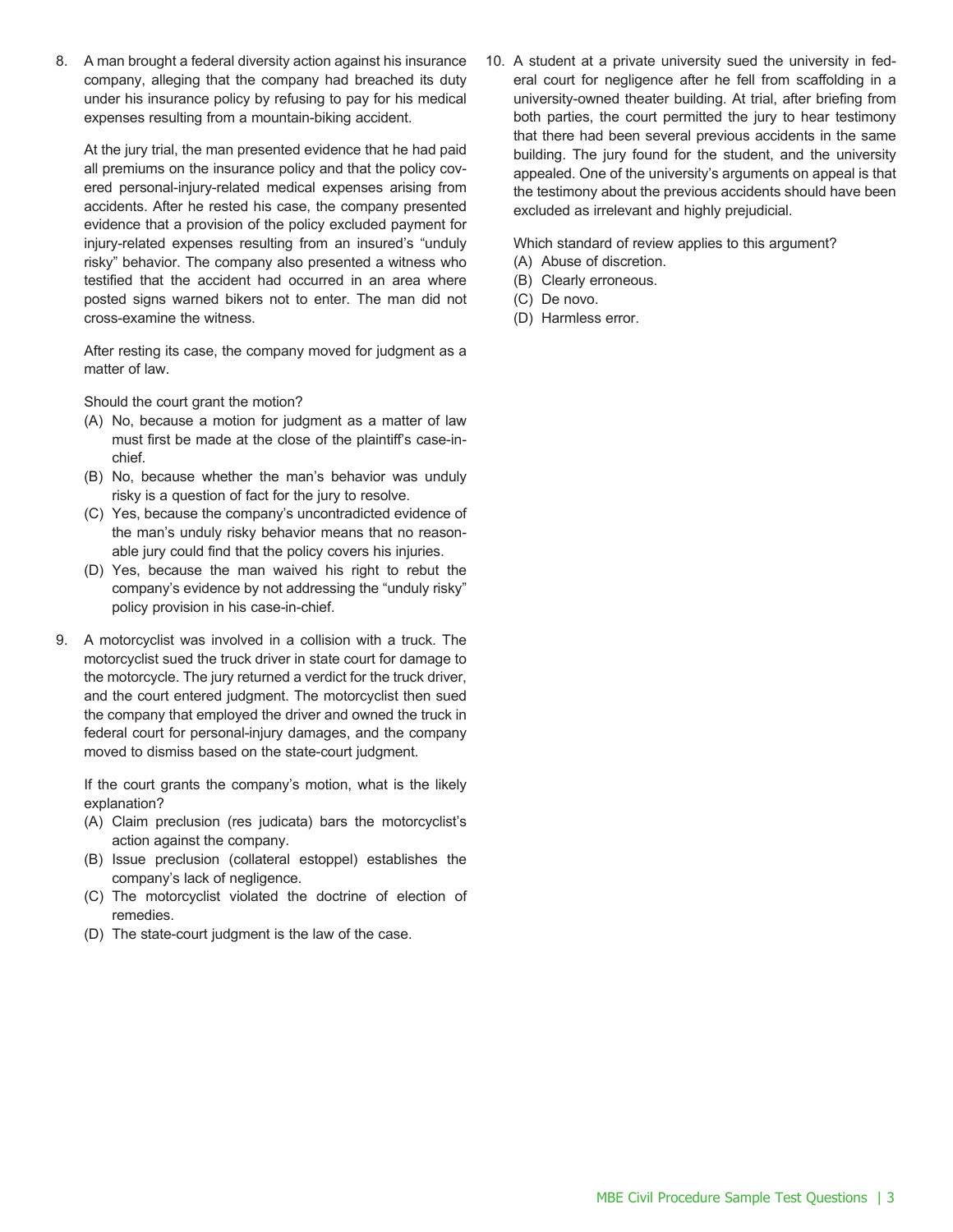| <b>Answer Key</b> |                |
|-------------------|----------------|
|                   | 1. A           |
| 2. C              |                |
| 3.                | $\overline{D}$ |
| 4. A              |                |
| 5.                | $\Box$         |
| 6.                | $\Box$         |
| 7.                | $\overline{B}$ |
| 8.                | B              |
| 9. A              |                |
| 10. A             |                |
|                   |                |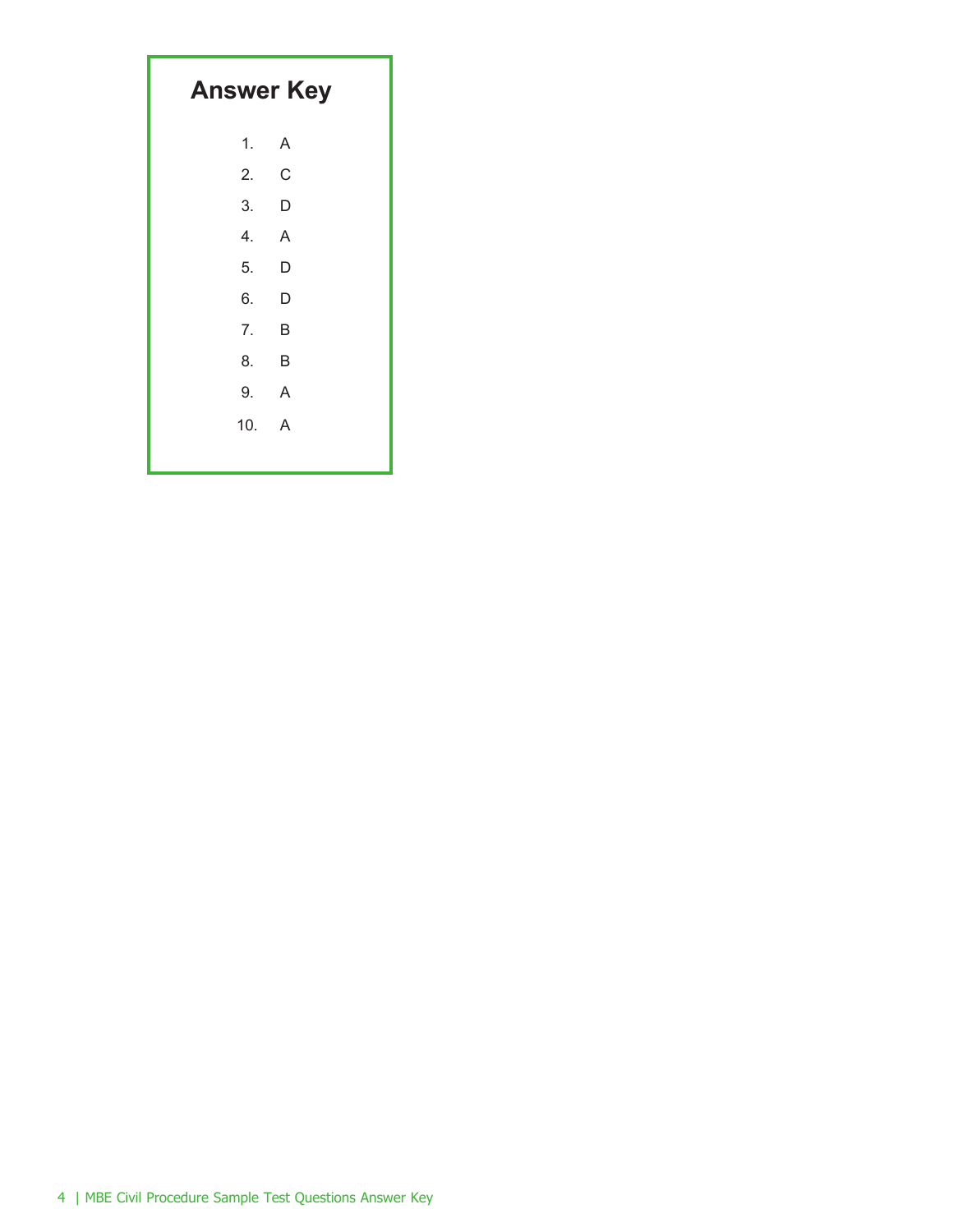## **MBE Civil Procedure Sample Test Questions with Annotations**

1. An entrepreneur from State A decided to sell hot sauce to the public, labeling it "Best Hot Sauce."

A company incorporated in State B and headquartered in State C sued the entrepreneur in federal court in State C. The complaint sought \$50,000 in damages and alleged that the entrepreneur's use of the name "Best Hot Sauce" infringed the company's federal trademark. The entrepreneur filed an answer denying the allegations, and the parties began discovery. Six months later, the entrepreneur moved to dismiss for lack of subject-matter jurisdiction.

Should the court grant the entrepreneur's motion?

(A) No, because the company's claim arises under federal law.

**Correct.** The claim asserts federal trademark infringement, and therefore it arises under federal law. Subjectmatter jurisdiction is proper under 28 U.S.C. § 1331 as a general federal-question action. That statute requires no minimum amount in controversy, so the amount the company seeks is irrelevant.

(B) No, because the entrepreneur waived the right to challenge subject-matter jurisdiction by not raising the issue initially by motion or in the answer. **Incorrect.** Under Federal Rule 12(h)(3), subject-matter jurisdiction cannot be waived and the court can determine at any time that it lacks subject-matter jurisdiction. Therefore, the fact that the entrepreneur delayed six months before raising the lack of subject-matter jurisdiction is immaterial and the court will not deny his motion on that basis.

- (C) Yes, because although the claim arises under federal law, the amount in controversy is not satisfied. **Incorrect.** There is no amount-in-controversy requirement for actions that arise under federal law.
- (D) Yes, because although there is diversity, the amount in controversy is not satisfied. **Incorrect.** Although diversity jurisdiction requires an amount in controversy of \$75,000 or more, when diverse parties are litigating a federal claim, the action is treated for jurisdictional purposes as a federal-question action, not a diversity action. The claim here asserts federal trademark infringement and therefore it arises under federal law. The fact that the action does not meet all the requirements for diversity jurisdiction is irrelevant.

2. An investor from State A filed an action against his State B stockbroker in federal court in State A. The summons and complaint were served at the stockbroker's office in State B, where the process server handed the documents to the stockbroker's administrative assistant.

The stockbroker has answered the complaint, asserting the defense of improper service of process. Assume that both states' requirements for service of process are identical to the requirements of the Federal Rules of Civil Procedure.

Is the court likely to dismiss the action for improper service of process?

- (A) No, because service was made on a person of suitable age found at the stockbroker's place of employment. **Incorrect.** Federal Rule 4(e)(2) governs service on individual defendants and authorizes service on a person of "suitable age and discretion" only when service is made at the defendant's "dwelling or usual place of abode," not at the defendant's workplace.
- (B) No, because the stockbroker waived her claim for improper service of process by asserting it in her answer. **Incorrect.** Federal Rule 12(b) provides that every defense to a claim for relief, including insufficient service of process, must be asserted either in the responsive pleading (answer) or by motion. Therefore, the stockbroker did not waive her claim for improper service by asserting it in her answer.
- (C) Yes, because an individual defendant may not be served by delivering process to a third party found at the defendant's place of employment.

**Correct.** Federal Rule 4(e)(2) provides that an individual defendant may be served by delivering a copy of the summons and complaint to an agent authorized by appointment or by law to receive service of process on behalf of the defendant. No facts suggest that the administrative assistant was a designated agent of the stockbroker, and the Rules provide no general authority to serve process on third parties at a defendant's place of employment.

(D) Yes, because the process of State A courts is not effective in State B.

**Incorrect.** Federal Rule  $4(k)(1)(A)$  makes clear that the process of the federal courts may exceed state boundaries. Therefore, the process of the federal courts in State A can be effective in State B so long as the stockbroker is subject to jurisdiction in State A.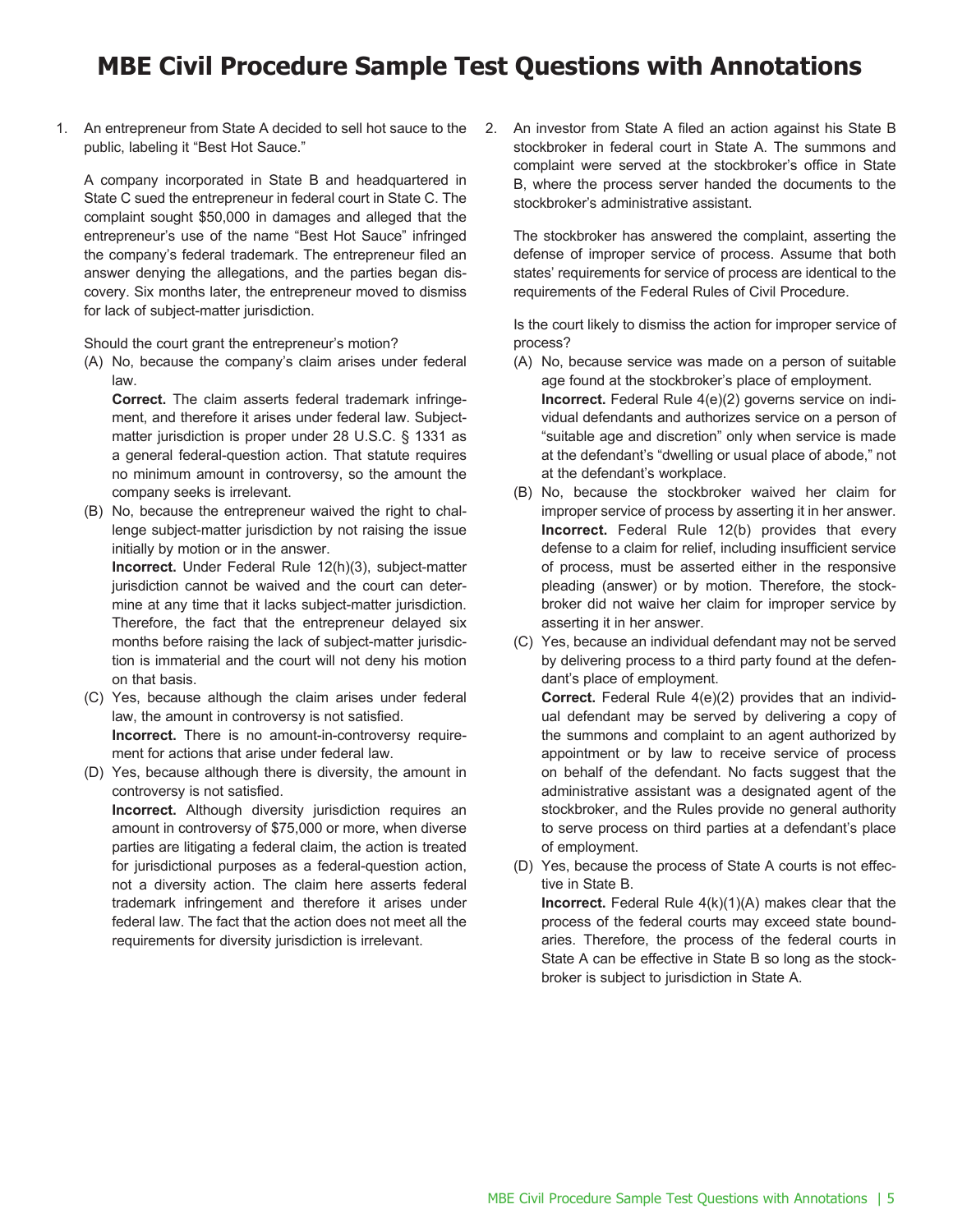3. A truck driver from State A and a bus driver from State B were involved in a collision in State B that injured the truck driver. The truck driver filed a federal diversity action in State B based on negligence, seeking \$100,000 in damages from the bus driver.

What law of negligence should the court apply?

(A) The court should apply the federal common law of negligence.

**Incorrect.** There is no federal common law of negligence, and the federal courts are prohibited from creating general federal common law. Rather, they must adhere to state law in substantive matters.

- (B) The court should apply the negligence law of State A, the truck driver's state of citizenship. **Incorrect.** The court cannot simply select the law of the truck driver's state of citizenship as the governing law. In *Klaxon Co. v. Stentor Elec. Mfg. Co.*, 313 U.S. 487 (1941), the Court made clear that in a federal diversity action a court must look to the choice-of-law rules of the state in which it sits to determine which of two competing states' laws should be applied to the action before it.
- (C) The court should consider the negligence law of both State A and State B and apply the law that the court believes most appropriately governs negligence in this action.

**Incorrect.** If the court were to review both states' laws and select the one it found most appropriate, it effectively would be developing its own federal choice-of-law rules. This would violate both *Erie R.R. v. Tompkins*, 304 U.S. 64 (1938) and *Klaxon Co. v. Stentor Elec. Mfg. Co.*, 313 U.S. 487 (1941). In *Klaxon*, the Court made clear that in a federal diversity action a court must look to the choiceof-law rules of the state in which it sits to determine which of two competing states' laws should be applied to the action before it.

(D) The court should determine which state's negligence law a state court in State B would apply and apply that law in this action.

**Correct.** In *Klaxon Co. v. Stentor Elec. Mfg. Co.*, 313 U.S. 487 (1941), the Court made clear that in a federal diversity action a court must look to the choice-of-law rules of the state in which it sits to determine which of two competing states' laws should be applied to the action before it.

4. A patent holder brought a patent infringement action in federal court against a licensee of the patent. The patent holder believed that a jury would be more sympathetic to his claims than a judge, and asked his lawyer to obtain a jury trial.

What should the lawyer do to secure the patent holder's right to a jury trial?

(A) File and serve a complaint that includes a jury trial demand.

**Correct.** Federal Rule 38(b)(1) provides specifically that a jury trial demand may be included in a pleading. Therefore, including it in a properly filed and served complaint secures the right.

(B) File and serve a jury trial demand at the close of discovery.

**Incorrect.** Under Federal Rule 38(b)(1), a jury trial demand must be served no later than 14 days after service of the last pleading directed to the issue on which a jury is sought. The close of discovery will be much later than 14 days after the pleadings have closed.

- (C) File and serve a jury trial demand within 30 days after the close of the pleadings. **Incorrect.** Under Federal Rule 38(b)(1), a jury trial demand must be served no later than 14 days after service of the last pleading directed to the issue on which a jury is sought.
- (D) Make a jury trial demand at the initial pretrial conference. **Incorrect.** Under Federal Rule 38(b)(1), a jury trial demand must be served no later than 14 days after service of the last pleading directed to the issue on which a jury is sought. The initial pretrial conference likely will not be scheduled until weeks after the pleadings have closed. Therefore, making the demand at the initial pretrial conference is too late.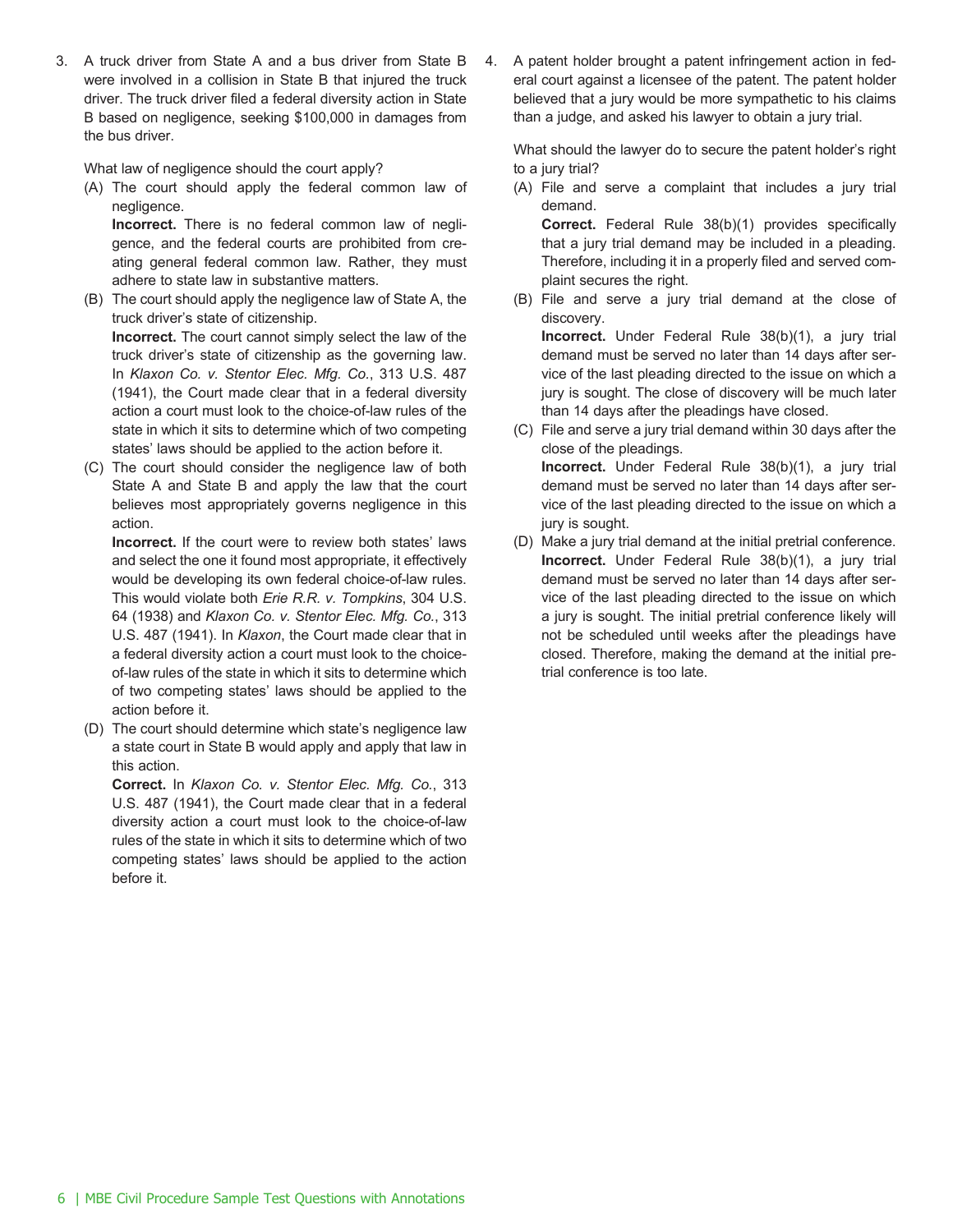5. A consumer from State A filed a \$100,000 products liability action in federal court against a manufacturer incorporated and with its principal place of business in State B. The consumer claimed that a flaw in the manufacturer's product had resulted in severe injuries to the consumer. In its answer, the manufacturer asserted a third-party complaint against the product designer, also incorporated and with its principal place of business in State B. Believing that the consumer had sued the wrong defendant, the manufacturer claimed both that the designer was solely responsible for the flaw that had led to the consumer's injuries and that the manufacturer was not at fault.

The designer is aware that the manufacturer did not follow all of the designer's specifications when making the product.

Which of the following arguments is most likely to achieve the designer's goal of dismissal of the third-party complaint?

(A) The court does not have subject-matter jurisdiction over the third-party complaint, because both the manufacturer and the designer are citizens of State B.

**Incorrect.** Third-party claims fall within the court's supplemental jurisdiction, so there is no need to have diversity between the manufacturer and the designer. This is because the manufacturer's claim is so closely related to the consumer's main claim that it is part of the same case or controversy. Both claims rest on whether there was a product defect and who is responsible for any defect.

(B) The manufacturer failed to obtain the court's leave to file the third-party complaint.

**Incorrect.** Under Federal Rule 14(a)(1), a defendant is required to seek leave to file a third-party complaint only if it seeks to add the claim more than 14 days after serving its original answer. Because the manufacturer inserted its third-party claim in its answer, there was no need for it to seek leave.

(C) The manufacturer's failure to follow the designer's specifications caused the flaw that resulted in the consumer's injuries.

**Incorrect.** The assertion that the manufacturer's failure to follow the specifications caused the flaw is a factual allegation that goes to the merits of the dispute. A motion to dismiss does not resolve factual allegations but instead seeks to determine whether, if taken as true, the factual allegations are sufficient to state a claim for relief as a matter of law.

(D) The manufacturer's third-party complaint failed to state a proper third-party claim.

**Correct.** Under Federal Rule 14(a)(1), a defendant may serve a third-party claim only on a nonparty "who is or may be liable to it for all or part of the claim against it." This means that the basis of the claim must be derivative liability (e.g., indemnification or contribution). In order to satisfy the Rule, the manufacturer cannot simply allege that the consumer sued the wrong defendant.

6. A wholesaler brought a federal diversity action against a large pharmaceutical company for breach of contract. During jury selection, one potential juror stated that five years earlier he had been an employee of the company and still owned several hundred shares of its stock. In response to questioning from the judge, the potential juror stated that he could fairly consider the evidence in the case.

The wholesaler's attorney has asked the judge to strike the potential juror for cause.

Should the judge strike the potential juror for cause?

(A) No, because the potential juror said that he could fairly consider the evidence in the case. **Incorrect.** In deciding how to rule, the judge may take into account the fact that the potential juror said that he

could fairly consider the evidence in the case. However, the juror's statement is not determinative and, standing alone, is not sufficient for the judge to refuse to strike the juror for cause.

(B) No, because the wholesaler's attorney could use a peremptory challenge to strike the potential juror. **Incorrect.** Peremptory challenges allow an attorney to disqualify a potential juror because the juror has displayed an attitude or characteristic that is unfavorable to the attorney's client but that does not rise to the level of bias or a relationship to one of the litigants that would be grounds for a challenge for cause. Therefore, the fact that the wholesaler has peremptory challenges remaining is irrelevant. If the court finds that the wholesaler's attorney has met the objective standard for disqualification for cause, it must exclude the potential juror.

(C) Yes, because other potential jurors still remain available for the jury panel.

**Incorrect.** The fact that other potential jurors remain available is irrelevant to how the judge should rule. A challenge for cause requires the court's objective determination as to whether the potential juror meets the statutory qualifications for jury duty. In making this determination, the court will consider only a potential juror's relationship to one of the litigants or evidence of bias or prejudice regarding one of the litigants.

(D) Yes, because the potential juror is presumed to be biased because of his relationship to the company. **Correct.** Stock ownership, or having worked for or having a spouse who works or worked for one of the litigants, has been found to create a presumption of bias that merits striking a potential juror for cause.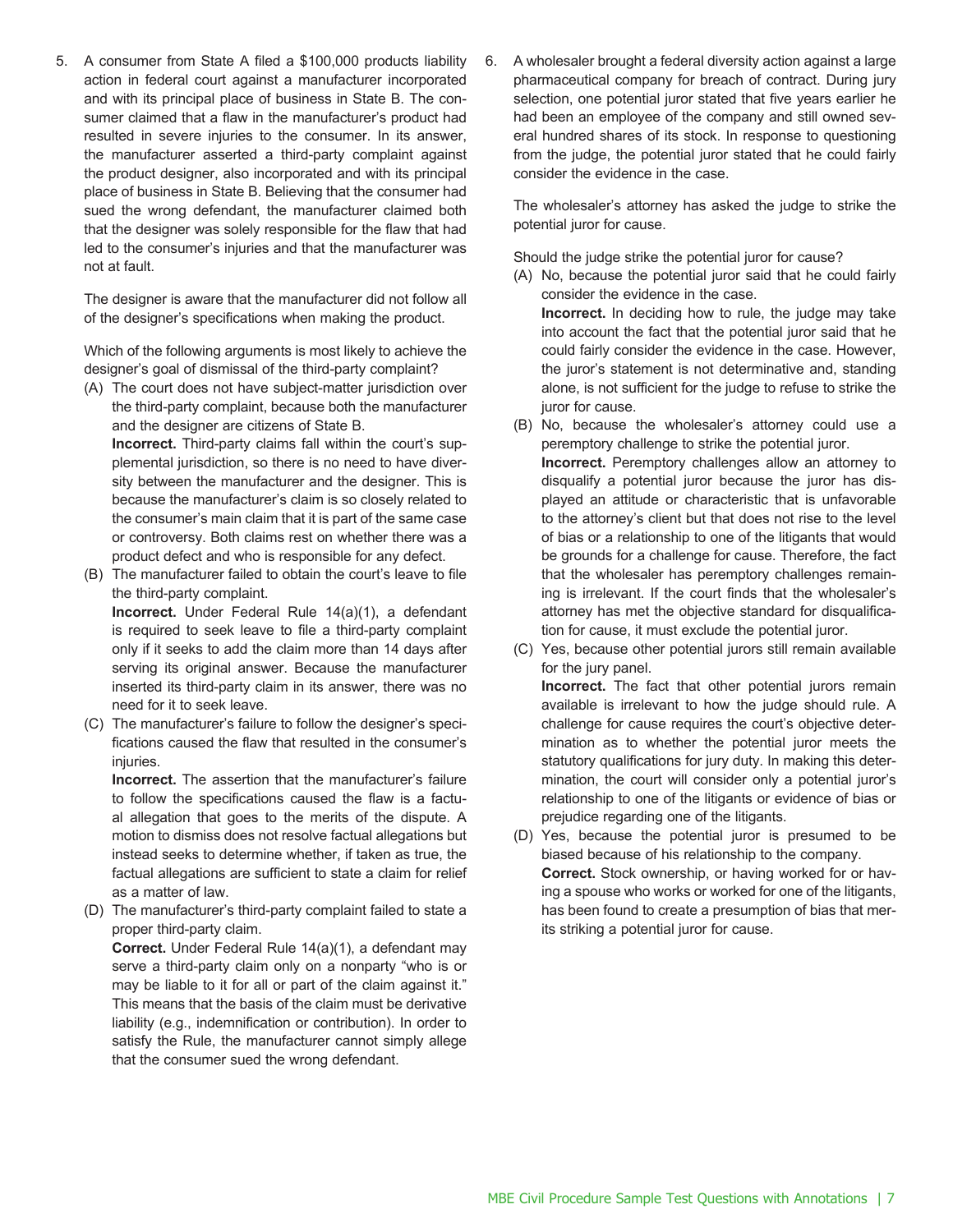7. After being fired, a woman sued her former employer in federal court, alleging that her supervisor had discriminated against her on the basis of her sex. The woman's complaint included a lengthy description of what the supervisor had said and done over the years, quoting his telephone calls and emails to her and her own emails to the supervisor's manager asking for help.

The employer moved for summary judgment, alleging that the woman was a pathological liar who had filed the action and included fictitious documents in revenge for having been fired. Because the woman's attorney was at a lengthy out-of-state trial when the summary-judgment motion was filed, he failed to respond to it. The court therefore granted the motion in a one-line order and entered final judgment. The woman has appealed.

Is the appellate court likely to uphold the trial court's ruling?

(A) No, because the complaint's allegations were detailed and specific.

**Incorrect.** The fact that the complaint's allegations were detailed and specific does not automatically prevent the court from entering summary judgment. The question is whether, taking into account those allegations, as well as the allegations the employer raised in its summaryjudgment motion, there remains no genuine dispute of any material fact such that the employer is entitled to judgment as a matter of law. By challenging the woman's credibility in its motion, the employer disputed all the facts and evidence she had laid out in her complaint.

(B) No, because the employer moved for summary judgment on the basis that the woman was not credible, creating a factual dispute.

**Correct.** The standard for summary judgment is whether there is no genuine dispute as to any material fact such that the moving party is entitled to judgment as a matter of law. By challenging the woman's credibility in its motion, the employer disputed all the facts and evidence she had laid out in her complaint. Therefore, the motion did not meet the standard for summary judgment, and the trial court should be reversed.

(C) Yes, because the woman's failure to respond to the summary-judgment motion means that there was no sworn affidavit to support her allegations and supporting documents.

**Incorrect.** Although the woman failed to respond, that is not in itself a basis for summary judgment. The court may grant summary judgment only if the employer's motion and supporting materials show that the employer is entitled to that relief. The standard for summary judgment is whether there is no genuine dispute as to any material fact such that the moving party is entitled to judgment as a matter of law. By challenging the woman's credibility in its motion, the employer disputed all the facts and evidence she had laid out in her complaint.

(D) Yes, because the woman's failure to respond to the summary-judgment motion was a default giving sufficient basis to grant the motion.

**Incorrect.** The woman's failure to respond does not act as a default by which the court can automatically enter summary judgment. The employer has the burden to show that the summary-judgment standard is met—that there is no genuine dispute as to any material fact such that it is entitled to judgment as a matter of law. Only if the employer satisfies that burden will the burden then shift to the woman to introduce arguments or evidence showing that a genuine dispute of material fact does exist.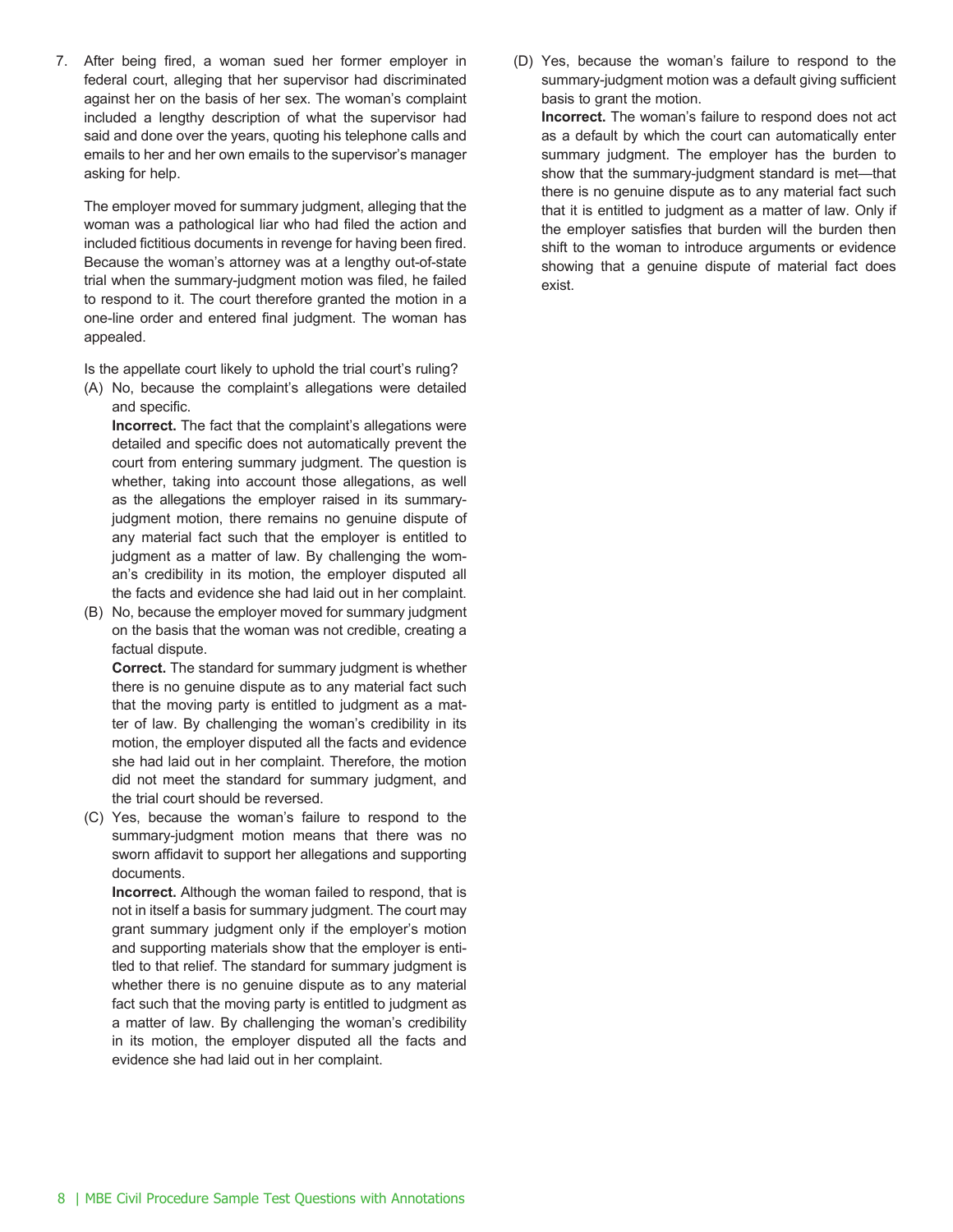8. A man brought a federal diversity action against his insurance company, alleging that the company had breached its duty under his insurance policy by refusing to pay for his medical expenses resulting from a mountain-biking accident.

At the jury trial, the man presented evidence that he had paid all premiums on the insurance policy and that the policy covered personal-injury-related medical expenses arising from accidents. After he rested his case, the company presented evidence that a provision of the policy excluded payment for injury-related expenses resulting from an insured's "unduly risky" behavior. The company also presented a witness who testified that the accident had occurred in an area where posted signs warned bikers not to enter. The man did not cross-examine the witness.

After resting its case, the company moved for judgment as a matter of law.

Should the court grant the motion?

(A) No, because a motion for judgment as a matter of law must first be made at the close of the plaintiff's case-inchief.

**Incorrect.** A motion for judgment as a matter of law may be made at any time before the court submits the case to the jury.

(B) No, because whether the man's behavior was unduly risky is a question of fact for the jury to resolve.

**Correct.** Because a motion for judgment as a matter of law takes the case away from the jury, it can be granted only if the court determines that the evidence is legally insufficient to allow the jury to decide the case. The jury here must determine the meaning of the warning signs and whether the signs alone establish that the man's behavior was unduly risky. A reasonable jury might conclude that the warning signs were designed to keep bikers out of the area for reasons other than risk, given no additional evidence as to why the signs were posted or of other events in which harm occurred to those ignoring the signs.

(C) Yes, because the company's uncontradicted evidence of the man's unduly risky behavior means that no reasonable jury could find that the policy covers his injuries. **Incorrect.** The fact that the man did not introduce any evidence to contradict the testimony about the warning signs does not in itself establish that the man's behavior was "unduly risky." The jury must determine the meaning of the warning signs and whether the signs alone establish that the man's behavior was unduly risky. A reasonable jury might conclude that the warning signs were designed to keep bikers out of the area for reasons other than risk, given no additional evidence as to why the signs were posted or of other events in which harm occurred to those ignoring the signs. Therefore, the testimony, standing alone, does not establish that a reasonable jury could determine that the company had met its burden to prove that the area was actually dangerous.

(D) Yes, because the man waived his right to rebut the company's evidence by not addressing the "unduly risky" policy provision in his case-in-chief.

**Incorrect.** The company properly raised, as a defense to the man's claim, the issue of whether the man's behavior was unduly risky and excluded from coverage. Therefore, the man had no obligation to raise the issue of the warning signs in his case-in-chief, but could decide either to rebut the issue on cross-examination or remain silent, as he did, and allow the jury to determine whether the testimony was sufficient to satisfy the company's burden of proof.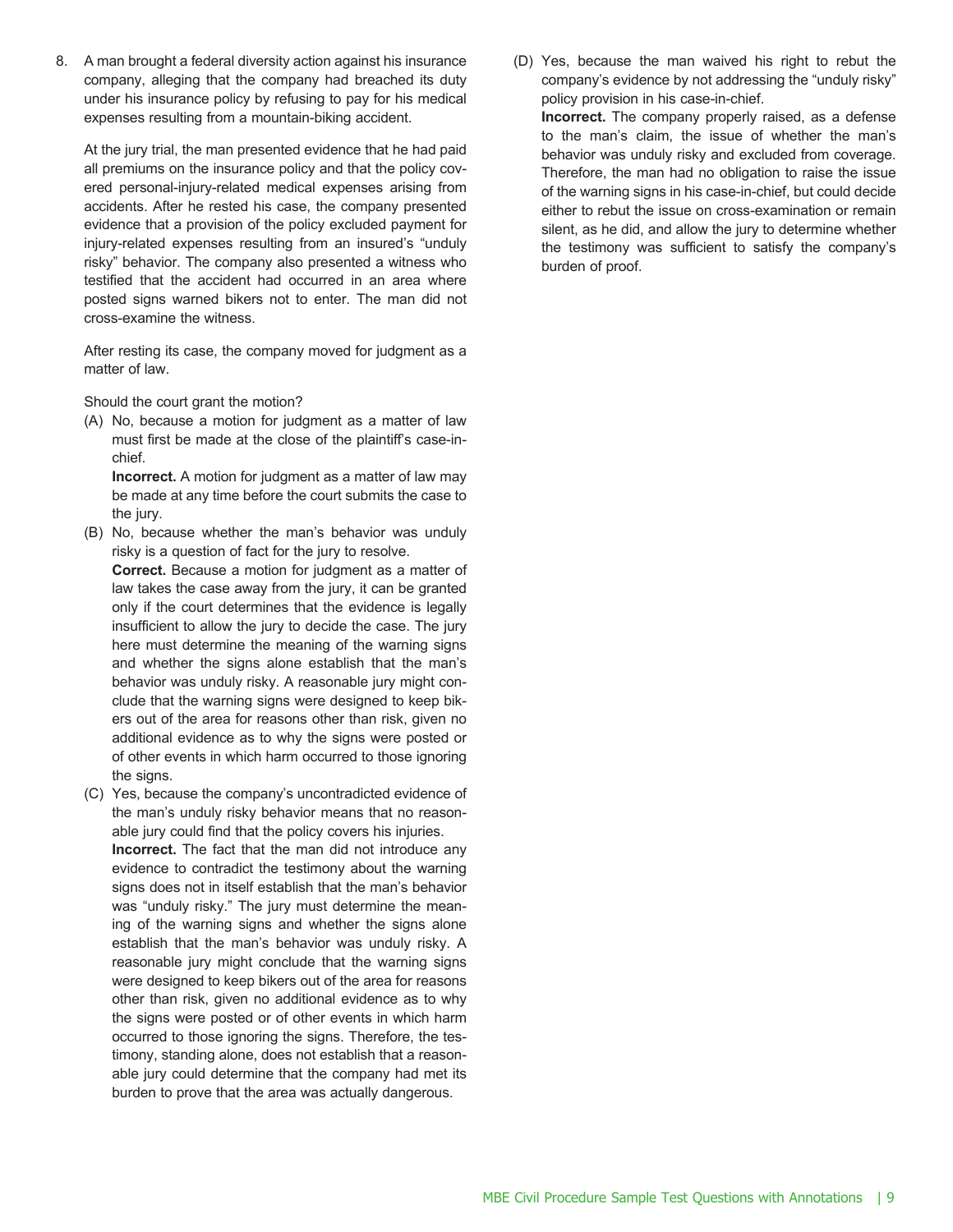9. A motorcyclist was involved in a collision with a truck. The motorcyclist sued the truck driver in state court for damage to the motorcycle. The jury returned a verdict for the truck driver, and the court entered judgment. The motorcyclist then sued the company that employed the driver and owned the truck in federal court for personal-injury damages, and the company moved to dismiss based on the state-court judgment.

If the court grants the company's motion, what is the likely explanation?

(A) Claim preclusion (res judicata) bars the motorcyclist's action against the company.

**Correct.** Claim preclusion prevents a claimant from splitting his cause of action; when the claimant loses a judgment, all possible grounds for relief arising out of the same transaction or occurrence are barred in future litigation between the same parties. Because the motorcyclist's personal-injury and property-damage claims arise out of the same accident, they are part of the same cause of action and he should have brought them in one action. Although claim preclusion typically operates to prevent relitigation between the same parties, it also operates in favor of entities that are in privity with the parties. Here, because the company is in privity with the truck driver (based on the employer-employee relationship), the company cannot be found liable for his acts if he is not found liable. Therefore, the first judgment extinguishes the claim against the company as well.

(B) Issue preclusion (collateral estoppel) establishes the company's lack of negligence.

**Incorrect.** It is true that the same negligence issue that was presented against the truck driver is being presented in the action against the company and that that issue was actually litigated in the first action—two requirements for the application of issue preclusion. However, the jury's general verdict for the truck driver does not necessarily establish that he was free from negligence. It may instead reflect the jury's conclusion that the motorcyclist was more negligent than the truck driver. This may prevent the application of issue preclusion. In addition, the court is not likely to base its ruling on issue preclusion because that defense will be utilized only if claim preclusion is unavailable.

(C) The motorcyclist violated the doctrine of election of remedies.

**Incorrect.** The election-of-remedies doctrine was a pleading limitation at common law and under some early codes that prevented a plaintiff from presenting alternative or inconsistent claims when the plaintiff had a choice among inconsistent remedies. For example, a plaintiff who was fraudulently induced to enter into a contract had to elect either to sue under the contract for damages or to disaffirm the contract and seek rescission. The Federal Rules reject this doctrine and allow for alternative and inconsistent allegations in a complaint. Even if the doctrine were applicable, it would be inapposite here because there is no inconsistency between the motorcyclist's claims for personal-injury and property damages, and the question presented is one addressed to preclusion, not pleading.

(D) The state-court judgment is the law of the case. **Incorrect.** Law of the case prevents redetermination of issues that are decided in a case but that recur in later stages of the same case. For example, issues decided on appeal are binding on the trial court if the case is remanded to the trial court for further action. While there was only one accident here, there are two separate actions, one in the state court and one in the federal court. Therefore, the law-of-the-case doctrine is inapplicable.